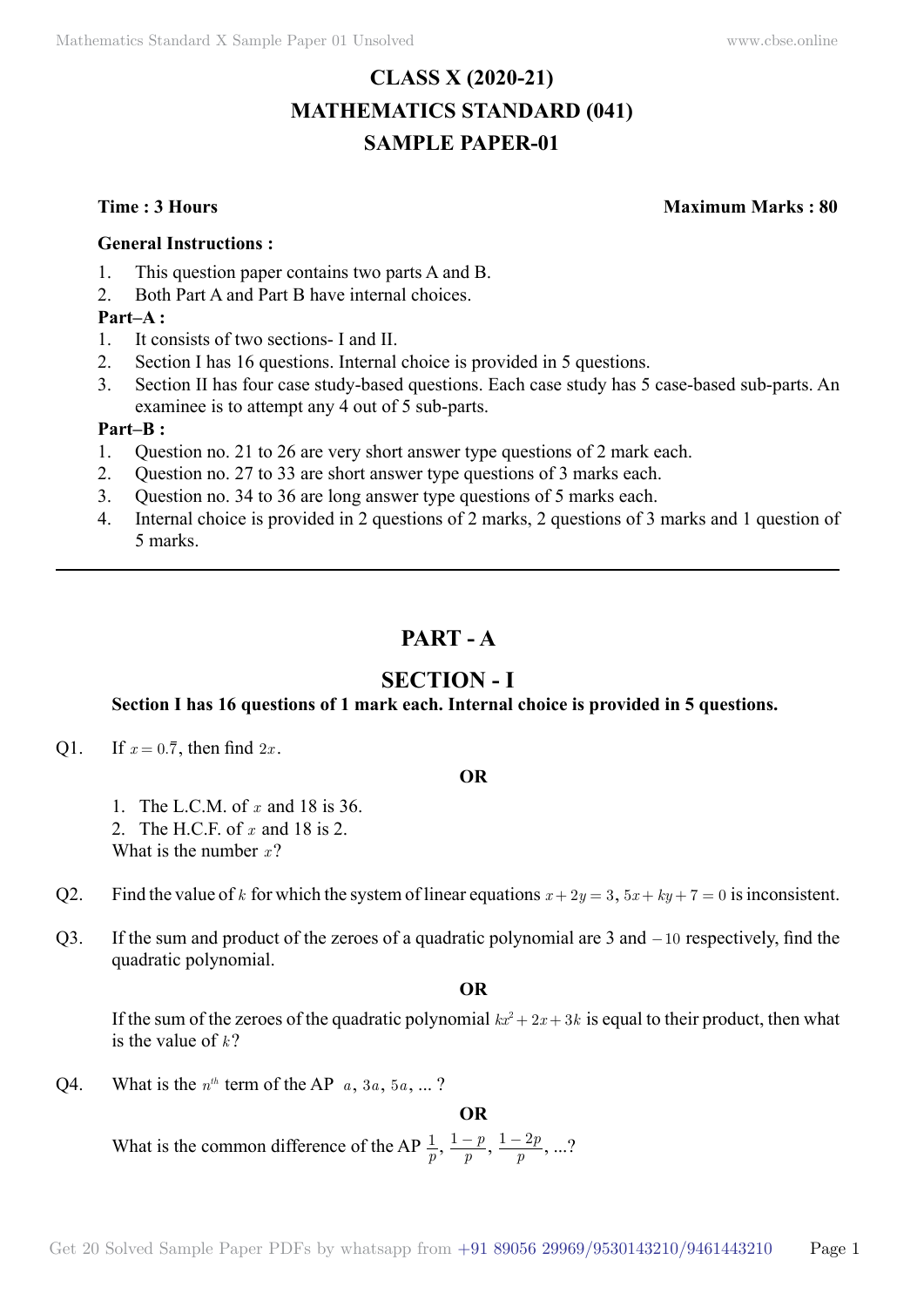- Q5.  $\Delta ABC$  is an equilateral triangle of side  $2a$ , then length of one of its altitude is .......................
- Q6. In the given figure, if  $\angle A = 90^\circ$ ,  $\angle B = 90^\circ$ ,  $OB = 4.5$ cm  $OA = 6$  cm and  $AP = 4$  cm then find *QB*.



Q7. In the adjoining figure, what is the length of *BC* ?



# Q8. Prove that  $(1 + \tan A - \sec A) \times (1 + \tan A + \sec A) = 2 \tan A$

- Q9. A pole casts a shadow of length  $2\sqrt{3}$  m on the ground, when the Sun's elevation is 60<sup>°</sup>. Find the height of the pole.
- Q10. In the given figure, *AOB* is a diameter of the circle with centre *O* and *AC* is a tangent to the circle at *A*. If  $\angle BOC = 130^\circ$ , the find  $\angle ACO$ .



Q11. If *PQ* and *PR* are two tangents to a circle with centre *O*. If  $\angle QPR = 46^\circ$  then find  $\angle QOR$ .



Q12. If the perimeter and the area of the circle are numerically equal, then find the radius of the circle.

 **O**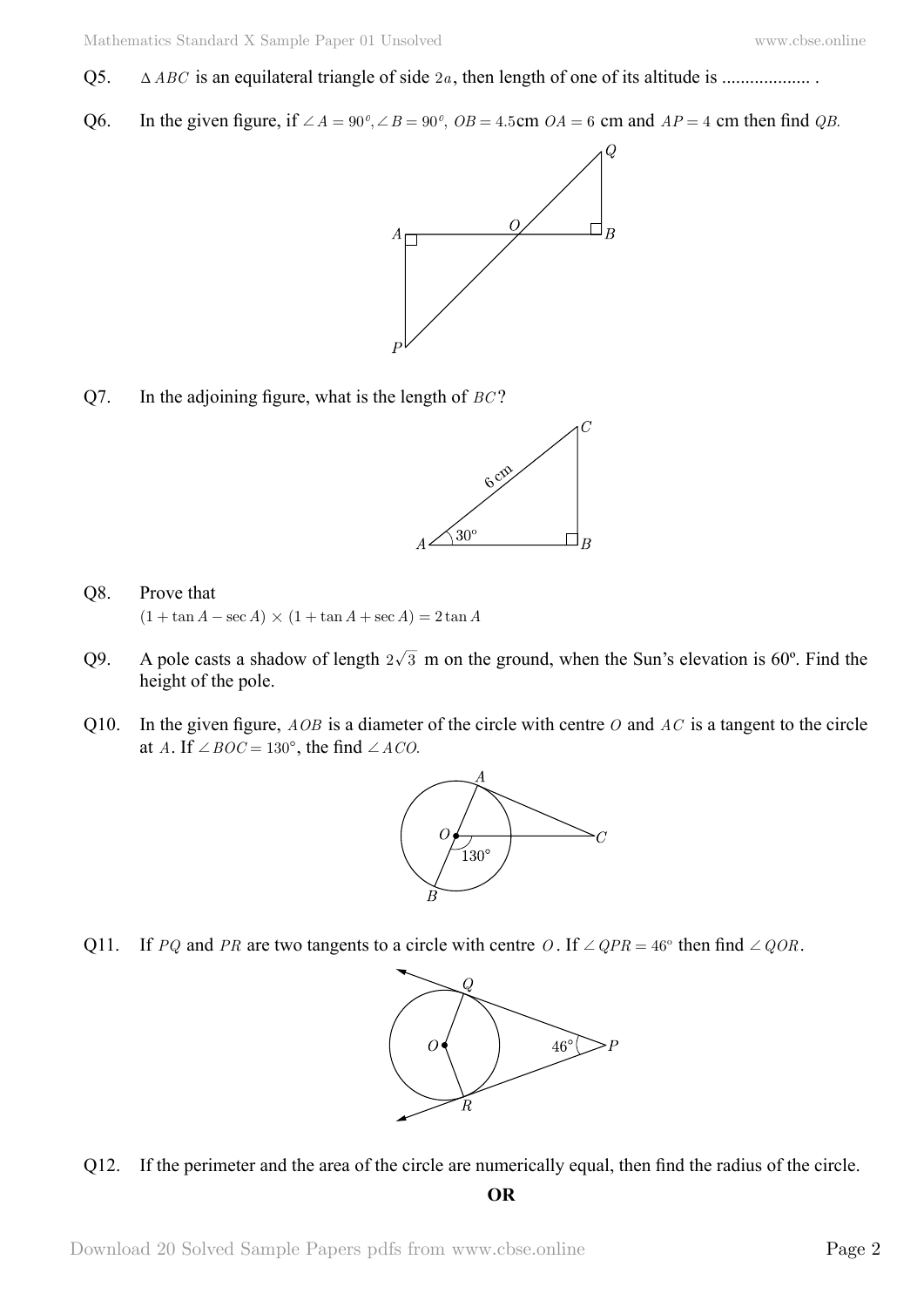In given fig.,  $O$  is the centre of a circle. If the area of the sector *OAPB* is  $\frac{5}{36}$  times the area of the circle, then find the value of *x*.



Q13. The total surface area of the given solid figure is ..........



- Q14. A cylinder, a cone and a hemisphere have same base and same height. Find the ratio of their volumes.
- Q15. Find the class marks of the classes 20-50 and 35-60.

#### **O**

If the median of a series exceeds the mean by 3, find by what number the mode exceeds its mean?

Q16. Median of a data is 52.5 and its mean is 54, use empirical relationship between three measure of central tendency to find its mode.

# **Section II**

## **Case study-based questions are compulsory. Attempt any 4 sub parts from each question. Each question carries 1 mark.**

Q17. RK Fabricators has got a order for making a frame for machine of their client. For which, they are using a AutoCAD software to create a constructible model that includes the relevant information such as dimensions of the frame and materials needed.

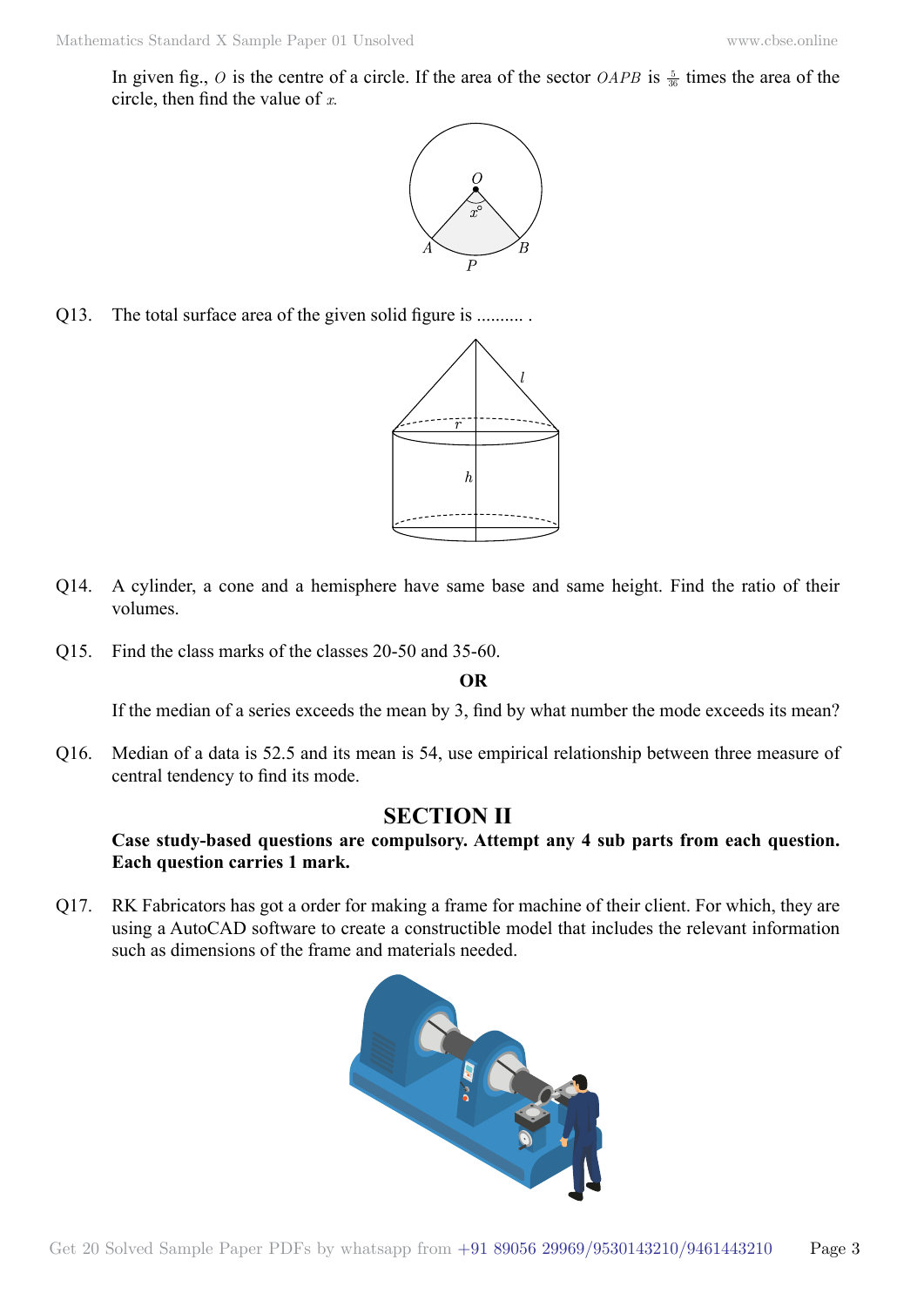The frame will have a solid base and will be cut out of a piece of steel. The final area of the frame should be 54 sq m. The digram of frame is shown below.



In order to input the right values in the AutoCAD software, the engineer needs to calculate some basic values.

| (i)                                                                         | What are the dimensions of the outer frame? |                              |
|-----------------------------------------------------------------------------|---------------------------------------------|------------------------------|
|                                                                             | (a) $(10 + x)$ and $(5 + x)$                | (b) $(10 - x)$ and $(5 - x)$ |
|                                                                             | (c) $(10+2x)$ and $(5+2x)$                  | (d) $(10-2x)$ and $(5-2x)$   |
| A metal sheet of minimum area is used to make the frame. What shoul<br>(ii) |                                             |                              |
|                                                                             | of metal sheet before cutting?              |                              |

Id be the minimum area of metal sheet before cutting ?

| (a) $4x^2 + 30x + 50$ | (b) $x^2 + 27x + 55$ |
|-----------------------|----------------------|
| (c) $5x^2 + 30$       | (d) $4x^2 + 50$      |

- **(iii)** What is the area of required final metal frame ? (a)  $4x^2 + 30x + 50$  m<sup>2</sup> (b)  $x^2 + 27x + 55$  m<sup>2</sup>
	- (c)  $4x^2 + 50x$  m<sup>2</sup> (d)  $4x^2 + 30x$  m<sup>2</sup>
- **(iv)** If the area of the frame is 54 sq m, what is the value of *x* ? (a) 0.75 m (b) 3.0 m
	- (c) 1.5 m (d) 1.8 m
- **(v)** What is the perimeter of the frame? (a) 36 m (b) 42 m (c) 45 m (d) 39 m
- Q18. Resident Welfare Association (RWA) of a Gulmohar Society in Delhi have installed three electric poles *A*, *B* and *C* in a society's common park. Despite these three poles, some parts of the park are still in dark.

So, RWA decides to have one more electric pole *D* in the park.



The park can be modelled as a coordinate systems given below.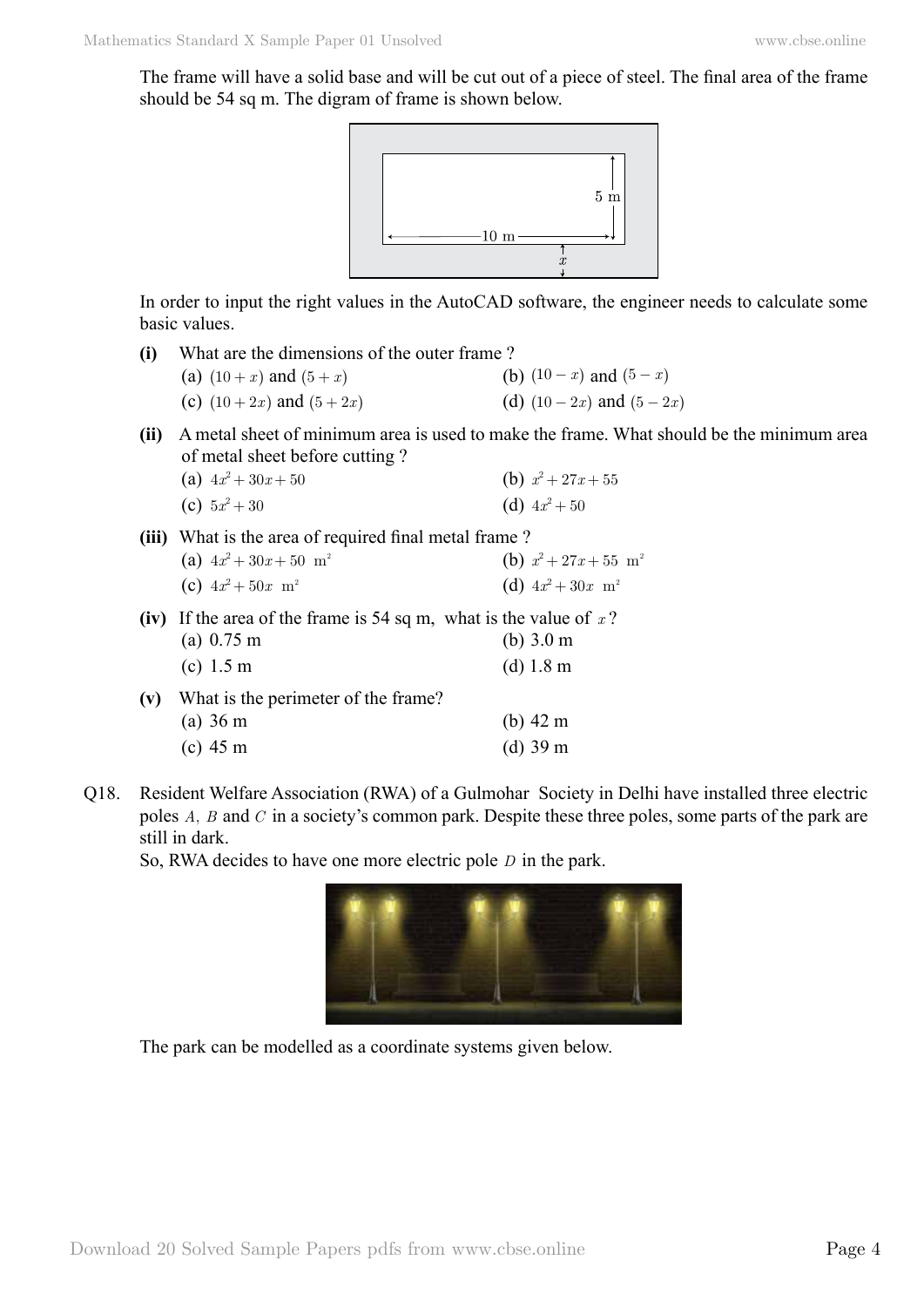

On the basis of the above information, answer any four of the following questions:

| $\bf (i)$ | What is the position of the pole $C$ ? |                |
|-----------|----------------------------------------|----------------|
|           | (a) $(4, 5)$                           | (b) $(5, 4)$   |
|           | (c) $(6, 5)$                           | $(d)$ $(5, 6)$ |

**(ii)** What is the distance of the pole *B* from the corner *O* of the park ?

| (a) $6\sqrt{2}$ units | (b) $3\sqrt{2}$ units |
|-----------------------|-----------------------|
|                       |                       |

- (c)  $6\sqrt{3}$  units (d)  $3\sqrt{3}$  units
- **(iii)** Find the position of the fourth pole *D* so that four points *A*, *B C* and *D* form a parallelogram

|                                                          | (a) $(5, 2)$          | (b) $(1, 5)$          |
|----------------------------------------------------------|-----------------------|-----------------------|
|                                                          | (c) $(1, 4)$          | $(d)$ $(2, 5)$        |
| What is the distance between poles $A$ and $C$ ?<br>(iv) |                       |                       |
|                                                          | (a) $6\sqrt{2}$ units | (b) $3\sqrt{2}$ units |
|                                                          | (c) $6\sqrt{3}$ units | (d) $3\sqrt{3}$ units |
| What is the distance between poles $B$ and $D$ ?<br>(v)  |                       |                       |
|                                                          | (a) $2\sqrt{3}$ units | (b) $\sqrt{28}$ units |
|                                                          | (c) $6\sqrt{3}$ units | (d) $\sqrt{26}$ units |
|                                                          |                       |                       |

Q19. A clinometer is a tool that is used to measure the angle of elevation, or angle from the ground, in a right - angled triangle. We can use a clinometer to measure the height of tall things that you can't possibly reach to the top of, flag poles, buildings, trees.



Ravish got a clinometer from school lab and started the measuring elevation angle in surrounding. He saw a building on which society logo is painted on wall of building.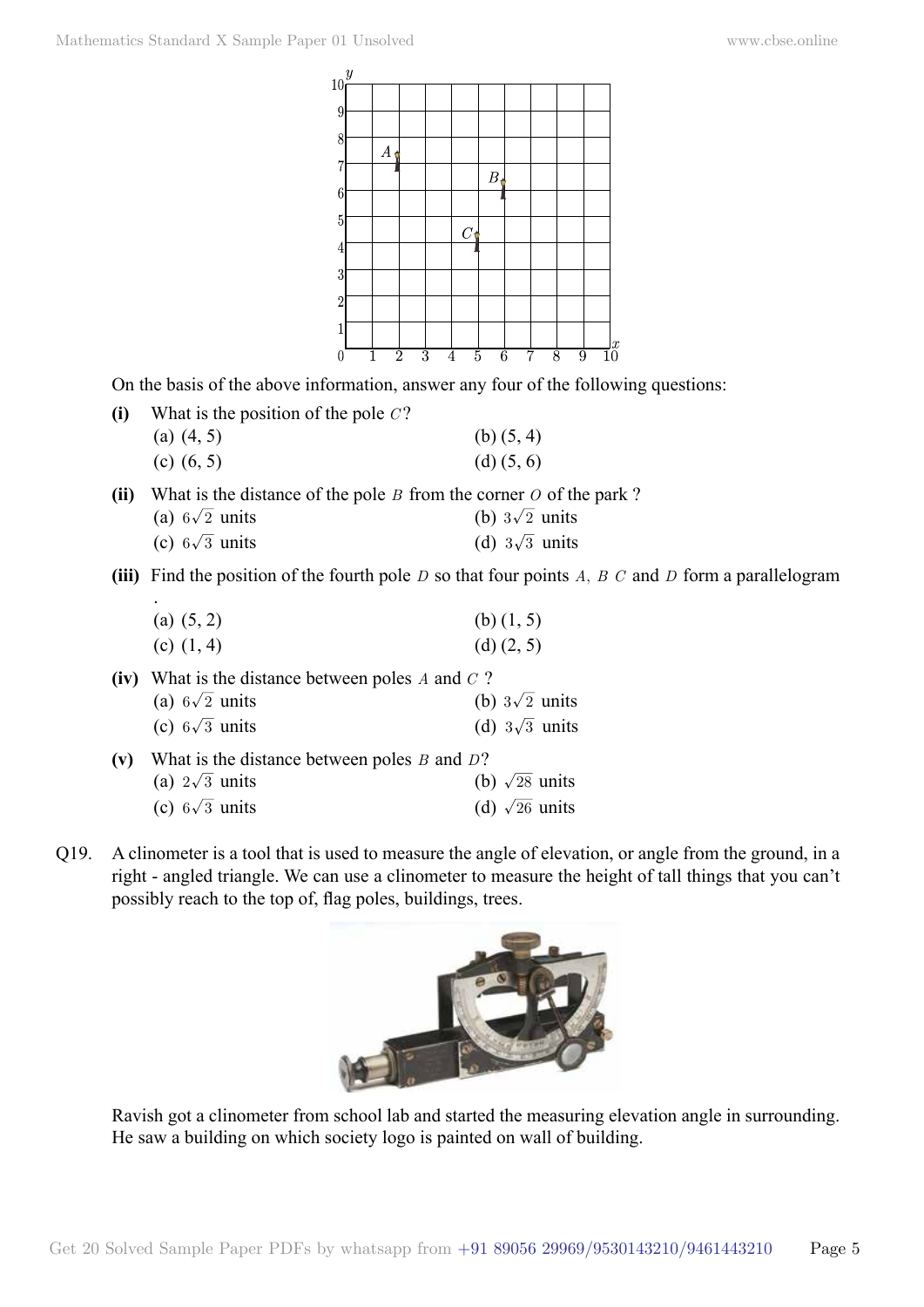

From a point *P* on the ground level, the angle of elevation of the roof of the building is  $45^\circ$ . The angle of elevation of the centre of logo is  $30^{\circ}$  from same point. The point *P* is at a distance of 24 m from the base of the building.

| (i) | What is the height of the building logo from ground? |                   |
|-----|------------------------------------------------------|-------------------|
|     | (a) $8\sqrt{2}$ m                                    | (b) $4\sqrt{3}$ m |
|     | (c) $8\sqrt{3}$ m                                    | (d) $4\sqrt{2}$ m |

**(ii)** What is the height of the building from ground ?

| (a) $24(3-\sqrt{3})$ m | (b) $8(3-\sqrt{3})$ m |
|------------------------|-----------------------|
| (c) $24 \text{ m}$     | (d) $32 \text{ m}$    |

**(iii)** What is the aerial distance of the point *P* from the top of the building ?

| (a) $24\sqrt{3}$ m | (b) $24\sqrt{2}$ m |
|--------------------|--------------------|
| (c) $32\sqrt{3}$ m | (d) $32\sqrt{2}$ m |

**(iv)** If the point of observation *P* is moved 9 m towards the base of the building, then the angle of elevation  $\theta$  of the logo on building is given by

| (a) $\tan \theta = \sqrt{3}$    | (b) $\tan \theta = \frac{2}{\sqrt{3}}$   |
|---------------------------------|------------------------------------------|
| (c) $\tan \theta = \frac{1}{2}$ | (d) $\tan \theta = \frac{8\sqrt{3}}{15}$ |

(v) In above case the angle of elevation  $\phi$  of the top of building is given by

| (a) $\tan \phi = 1.6$ | (b) tan $\phi = 1.5$  |
|-----------------------|-----------------------|
| (c) tan $\phi = 0.75$ | (d) $\tan \phi = 0.8$ |

Q20. Cards on which numbers 1, 2, 3 .......... 100 are written (one number on one card and no number is repeated), put in a bag and are mixed thoroughly. A card is drawn at random from the bag.



**(i)** What is the probability that card taken out has a odd number ?

| (a) $0.25$ | (b) $0.49$ |
|------------|------------|
|            |            |

**(ii)** What is the probability that card taken out has a two digit odd number ?

| (a) $0.23$ | (b) $0.45$ |
|------------|------------|
| (c) $0.56$ | (d) $0.34$ |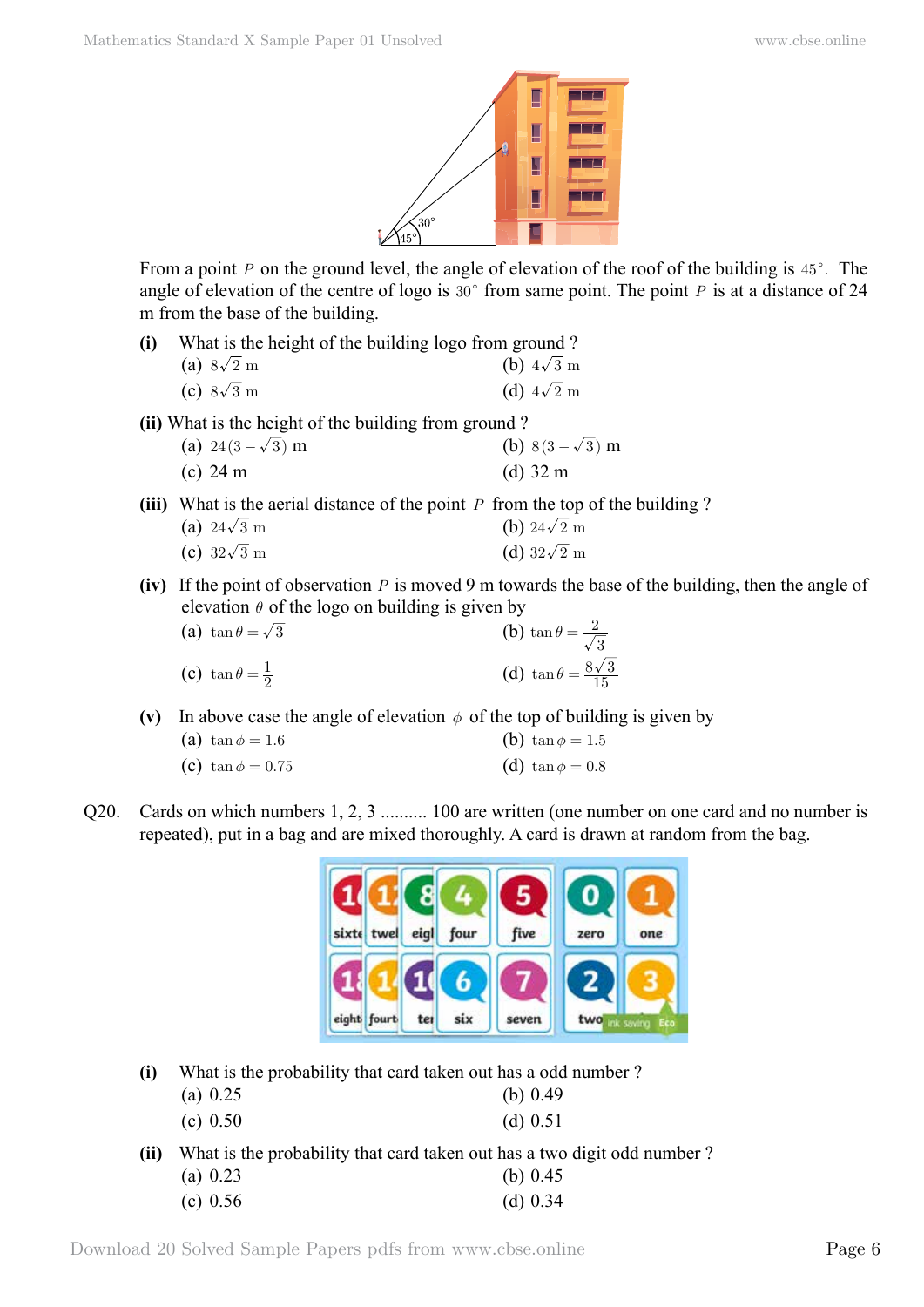- **(iii)** What is the probability that card taken out has a odd number which is multiple of 11? (a) 0.05 (b) 0.10 (c)  $0.12$  (d)  $0.06$
- **(iv)** What is the probability that card taken out has an odd number which is not less than 70 ? (a) 0.13 (b) 0.14 (c)  $0.12$  (d)  $0.15$
- **(v)** What is the probability that card taken out has an odd number which is not multiple of 11 ? (a)  $0.25$  (b)  $0.50$ (c)  $0.40$  (d)  $0.45$

# **Part - B**

## **All questions are compulsory. In case of internal choices, attempt any one.**

- Q21. Explain why  $(7 \times 13 \times 11) + 11$  and  $(7 \times 6 \times 5 \times 4 \times 3 \times 2 \times 1) + 3$  are composite numbers.
- Q22. In an equilateral triangle of side 24 cm, find the length of the altitude.
- Q23. If  $A(5, 2)$ ,  $B(2, -2)$  and  $C(-2, t)$  are the vertices of a right angled triangle with  $\angle B = 90^\circ$ , then find the value of *t*.
- Q24. If  $\sqrt{3} \sin \theta \cos \theta = 0$  and  $0^{\circ} < \theta < 90^{\circ}$ , find the value of  $\theta$ .
- Q25. A solid metallic object is shaped like a double cone as shown in figure. Radius of base of both cones is same but their heights are different. If this cone is immersed in water, find the quantity of water it will displace.



 **O**

Find the number of solid sphere of diameter 6 cm can be made by melting a solid metallic cylinder of height 45 cm and diameter 4 cm.

Q26. Find the median for the given frequency distribution :

| $\sim$<br>Class | $40 - 45$ | $45 - 50$ | 50-55 | $55 - 60$ | 60-65 | 65-70 | $70 - 75$ |
|-----------------|-----------|-----------|-------|-----------|-------|-------|-----------|
| Frequency       | ∽         |           | u     |           |       |       |           |

| I<br>v.<br>v |  |
|--------------|--|
|--------------|--|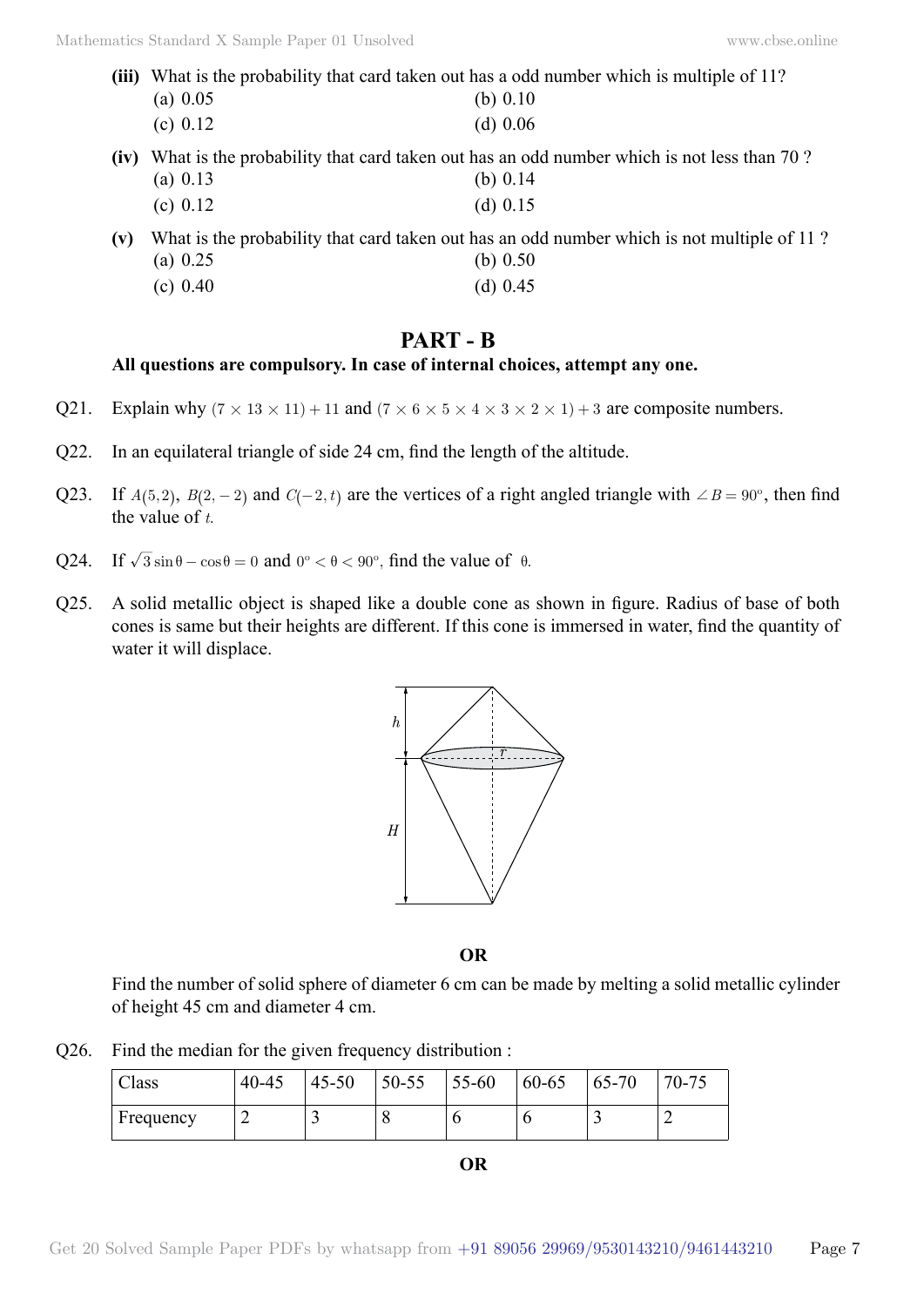| $\sim$ 1<br>Class | 10-25 | $25 - 40$ | $40 - 55$ | 55-70 | 70-85 | 85-100 |
|-------------------|-------|-----------|-----------|-------|-------|--------|
| Frequency         |       | -         |           | J     | ν     | ν      |

- Q27. Given that  $\sqrt{2}$  is irrational, prove that  $(5 + 3\sqrt{2})$  is an irrational number.
- Q28. A part of monthly hostel charge is fixed and the remaining depends on the number of days one has taken food in the mess. When Swati takes food for 20 days, she has to pay Rs. 3,000 as hostel charges whereas Mansi who takes food for 25 days Rs. 3,500 as hostel charges. Find the fixed charges and the cost of food per day.
- Q29. Divide 56 in four parts in AP such that the ratio of the product of their extremes (1*st* and 4*rd* ) to the product of means  $(2^{nd}$  and  $3^{rd}$ ) is 5:6.

#### **O**

The sum of *n* terms of an AP is  $3n^2 + 5n$ . Find the AP Hence find its  $15^{th}$  term.

Q30. If the diagonals of a quadrilateral divide each other proportionally, prove that it is a trapezium.

#### **O**

In the given figure, *P* and *Q* are the points on the sides *AB* and *AC* respectively of  $\triangle ABC$ , such that  $AP = 3.5$ cm,  $PB = 7$  cm,  $AQ = 3$  cm and  $QC = 6$  cm. If  $PQ = 4.5$  cm, find *BC*.



- Q31. Prove that :  $\frac{\cos A}{1-\tan A} + \frac{\sin A}{1-\cot A} = \sin A + \cos A.$  $\frac{A}{\tan A} + \frac{\sin A}{1 - \cot A} = \sin A + \cos A$  $\frac{\cos A}{1-\tan A} + \frac{\sin A}{1-\cot A} = \sin A + \cos A$
- Q32. In the given figure *PQ* is chord of length 6 cm of the circle of radius 6 cm. *TP* and *TQ* are tangents to the circle at points *P* and *Q* respectively. Find  $\angle PTQ$ .



Q33. Draw a line segment *AB* of length 7 cm. Taking *A* as centre, draw a circle of radius 3 cm and taking *B* as center, draw another circle of radius 2 cm. Construct tangents to each circle from the centre of the other circle.